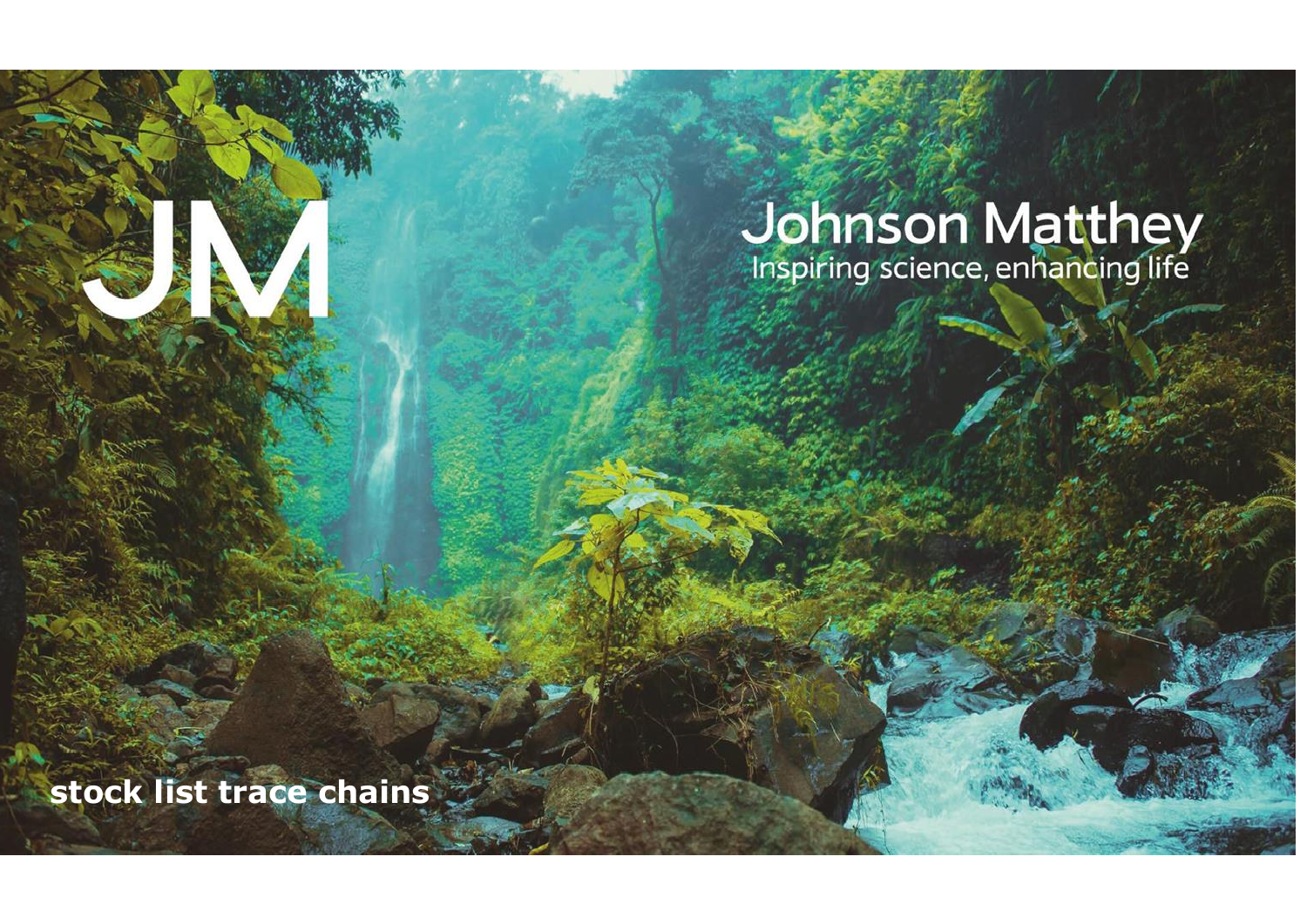

| alloy                 |      | thickness item number |
|-----------------------|------|-----------------------|
|                       |      |                       |
| Au 750 3N<br>yellow   | 1.00 | 5.3153                |
|                       | 1.30 | 5.3191                |
|                       | 1.50 | 5.3192                |
|                       | 1.70 | 5.3154                |
|                       | 2.00 | 5.3155                |
|                       | 2.50 | 5.3150                |
|                       | 3.00 | 5.3199                |
| Au 750 3N             |      |                       |
| yellow<br>diamond cut | 1.20 | 5.3193                |
|                       |      |                       |
|                       | 1.45 | 5.3194                |
|                       | 2.20 | 5.3197                |

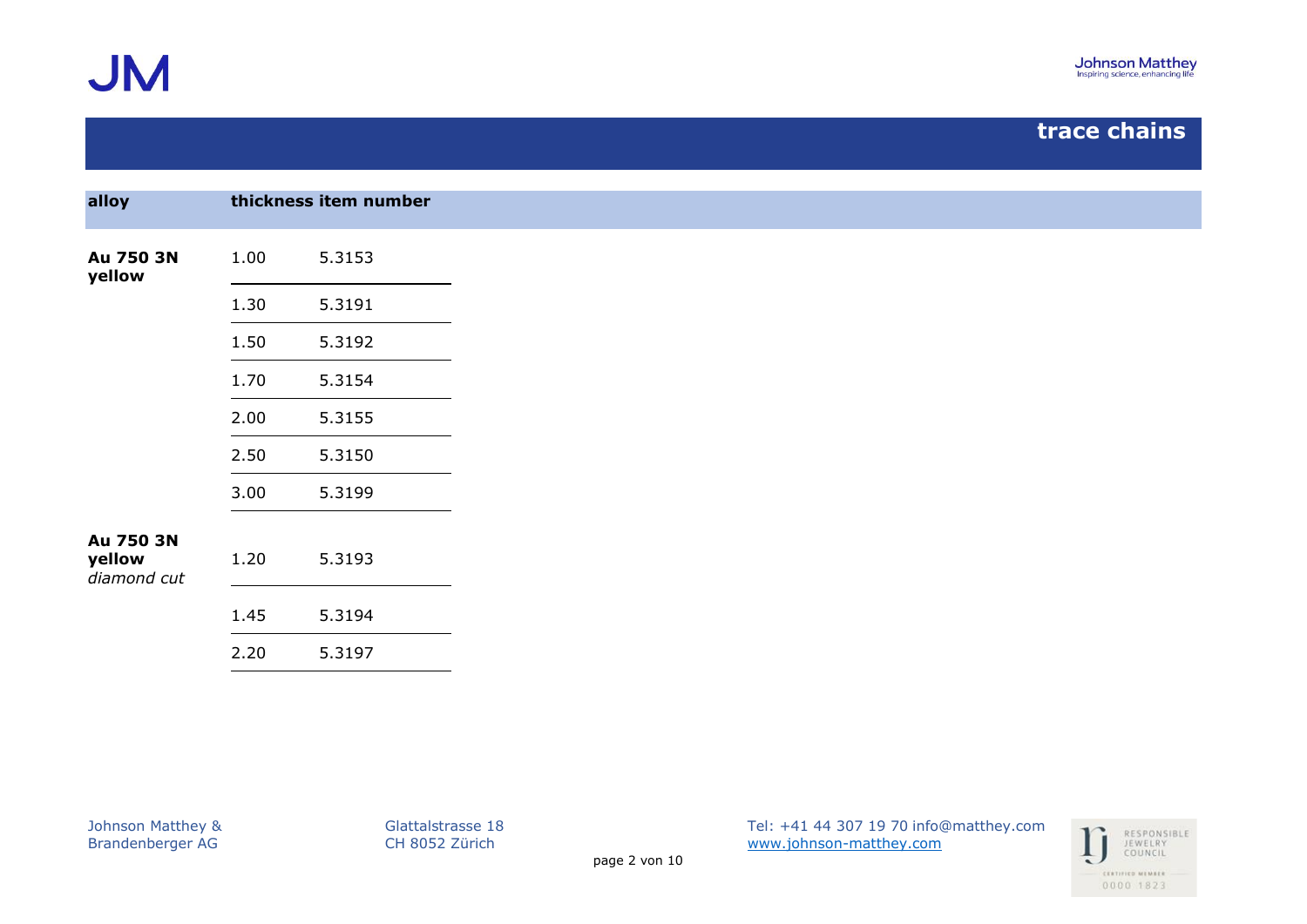

| alloy                            |      | thickness item number |
|----------------------------------|------|-----------------------|
| Au 750 4N<br>rose                | 1.10 | 5.3297                |
|                                  | 1.30 | 5.3164                |
|                                  | 1.50 | 5.3165                |
|                                  | 1.70 | 5.3157                |
|                                  | 2.50 | 5.3299                |
|                                  | 3.00 | 5.3158                |
| Au 750 4N<br>rose<br>diamond cut | 1.20 | 5.3282                |
|                                  |      |                       |

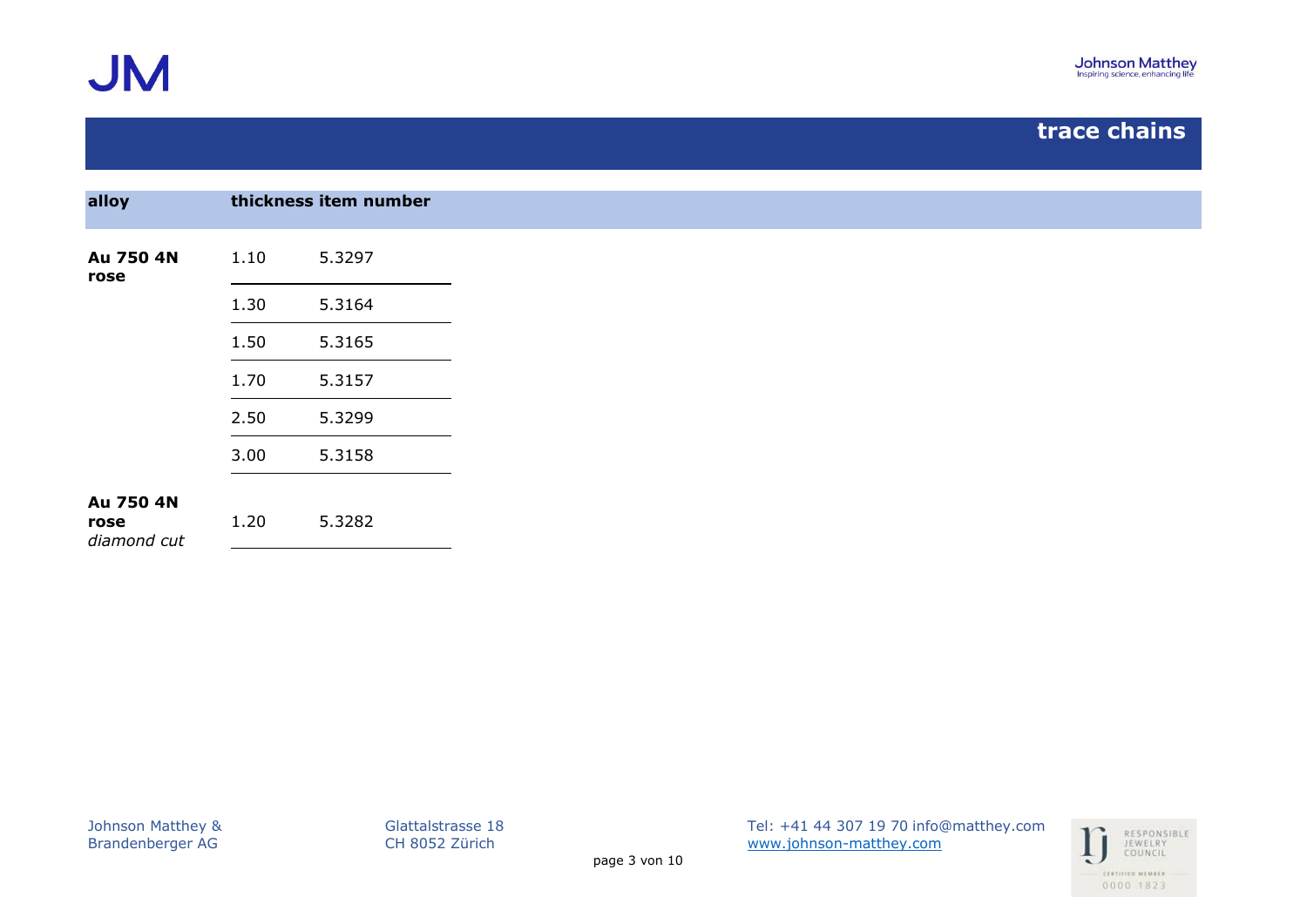

| alloy                           |      | thickness item number |
|---------------------------------|------|-----------------------|
| Au 750 5N<br>red                | 1.10 | 5.3296                |
|                                 | 1.30 | 5.3283                |
|                                 | 1.50 | 5.3284                |
|                                 | 1.70 | 5.3167                |
|                                 | 2.00 | 5.3159                |
|                                 | 2.50 | 5.3298                |
| Au 750 5N<br>red<br>diamond cut | 1.20 | 5.3285                |
|                                 | 1.50 | 5.3284                |
|                                 |      |                       |

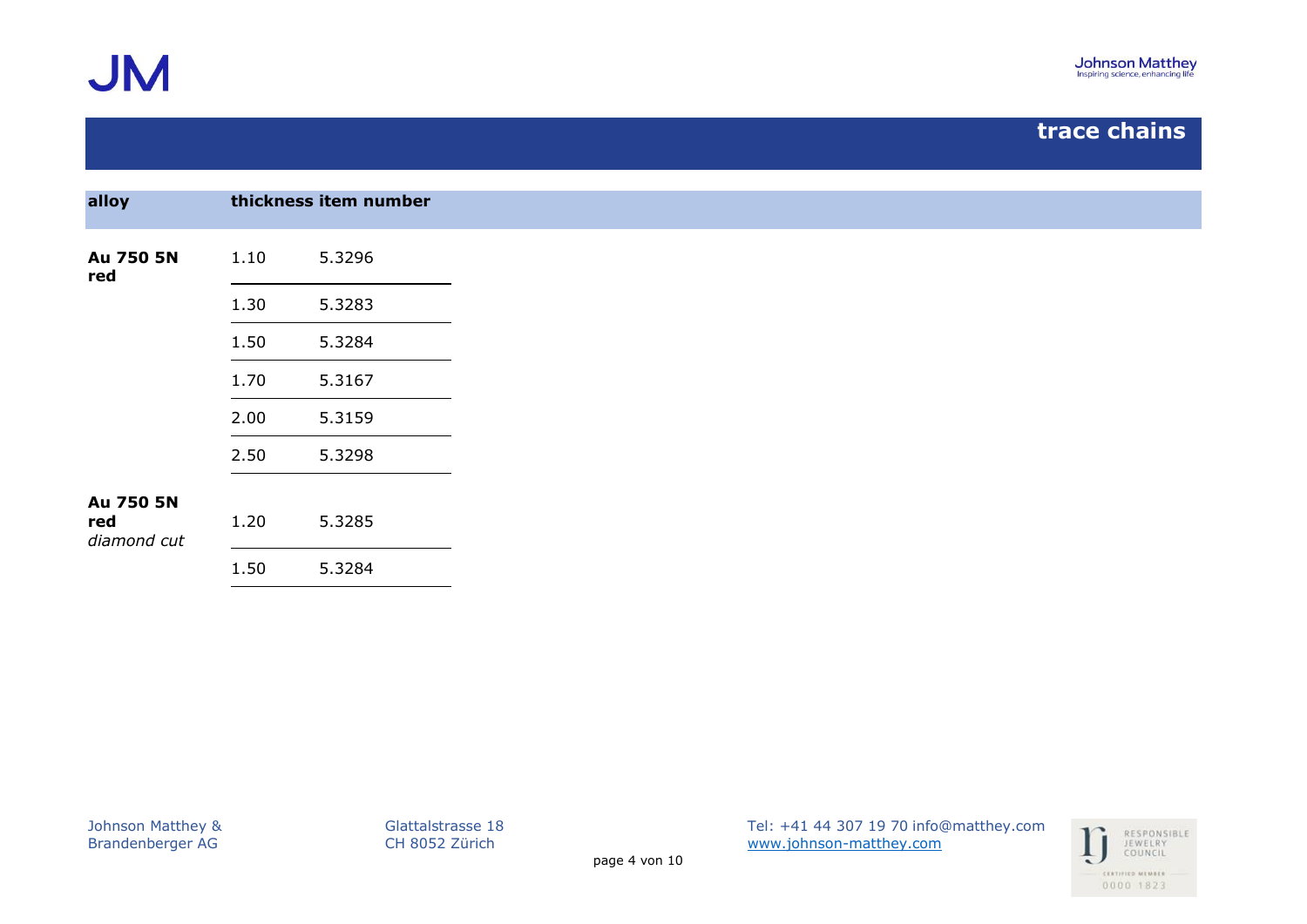

| alloy                                 |      | thickness item number |
|---------------------------------------|------|-----------------------|
| Au 750 Pd 130 1.10<br>white           |      | 5.3277                |
|                                       | 1.30 | 5.3187                |
|                                       | 1.50 | 5.3188                |
|                                       | 1.70 | 5.3161                |
|                                       | 2.00 | 5.3190                |
|                                       | 2.30 | 5.3247                |
|                                       | 3.00 | 5.3248                |
| Au 750 Pd 130<br>white<br>diamond cut | 1.20 | 5.3280                |
|                                       | 1.50 | 5.0049                |
|                                       | 2.20 | 5.3189                |

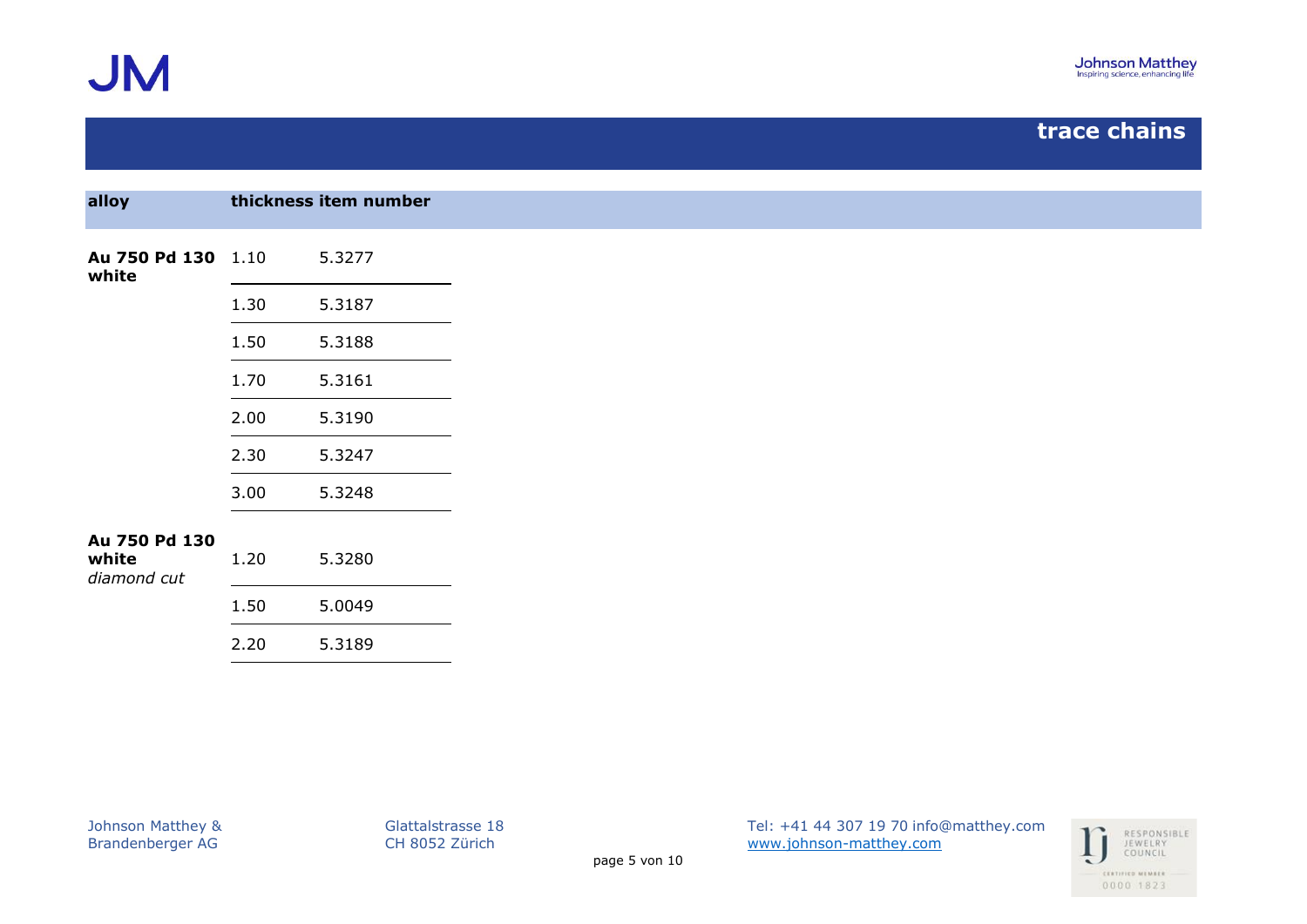

| alloy  |      | thickness item number |
|--------|------|-----------------------|
| Pt 955 | 1.00 | 5.3287                |
|        | 1.30 | 5.3288                |
|        | 1.50 | 5.3272                |
|        | 1.90 | 5.3263                |
| Ag 925 | 1.00 | 5.6401                |
|        | 1.35 | 5.6402                |
|        | 1.60 | 5.6403                |
|        | 3.00 | 5.6404                |
|        | 4.00 | 5.6405                |
|        | 4.80 | 5.6406                |
|        | 6.10 | 5.6407                |

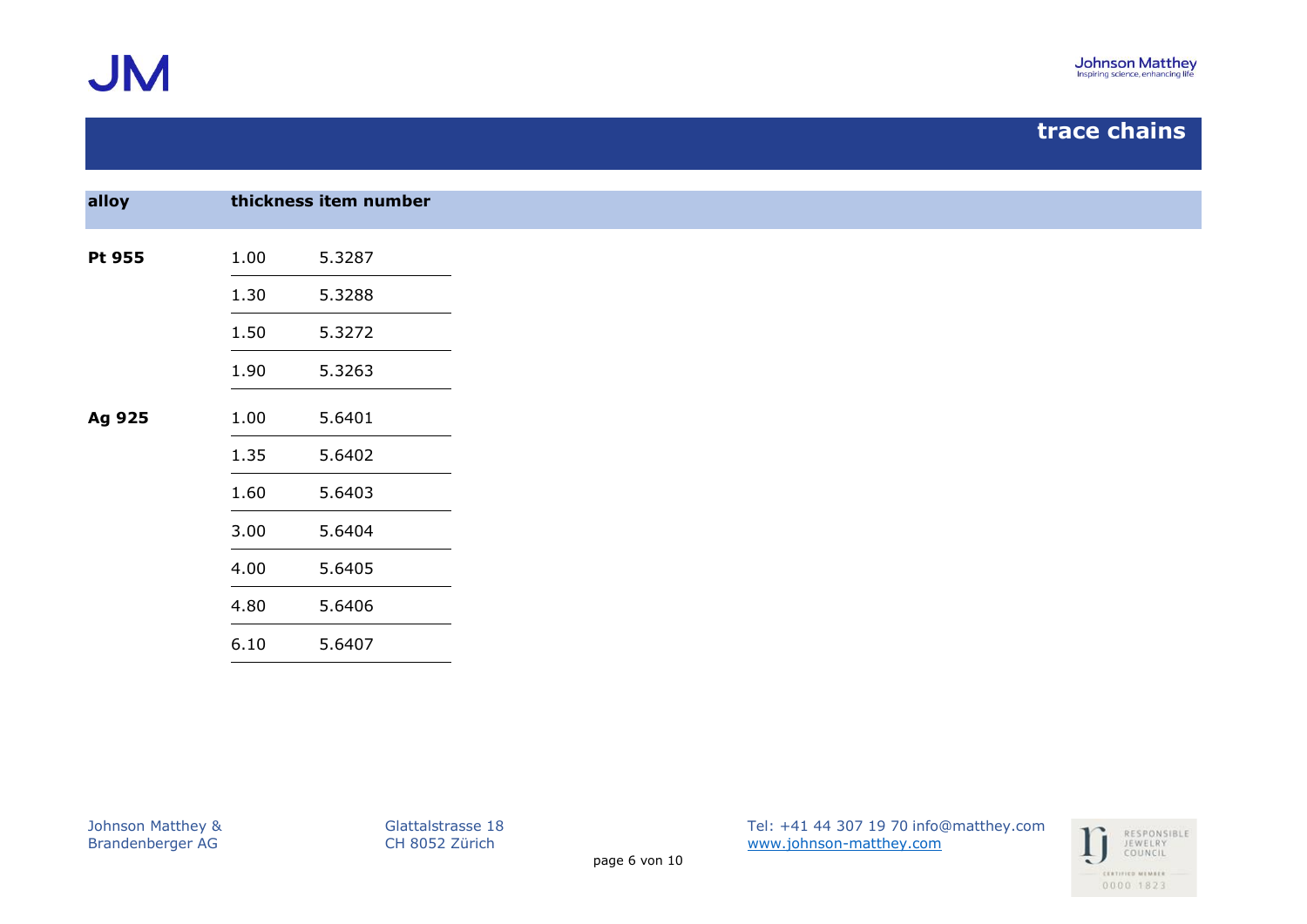

| alloy               | item number. | description                       |         | weight / pce. |
|---------------------|--------------|-----------------------------------|---------|---------------|
| Au 750 3N<br>yellow | 5.3218       | Karabiner                         | 8.00mm  | 0.250g        |
|                     | 5.3222       | Karabiner                         | 9.00mm  | 0.400g        |
|                     | 5.3162       | Karabiner                         | 11.00mm | 0.850g        |
|                     | 5.0046 ***   | Stempelanker                      |         | 0.088g        |
|                     | 5.1839       | Biegering aus 0.50mm Draht 0.030g |         |               |
| Au 750 4N<br>rose   | 5.3220       | Karabiner                         | 8.00mm  | 0.250g        |
|                     | 5.3163       | Karabiner                         | 11.00mm | 0.850g        |

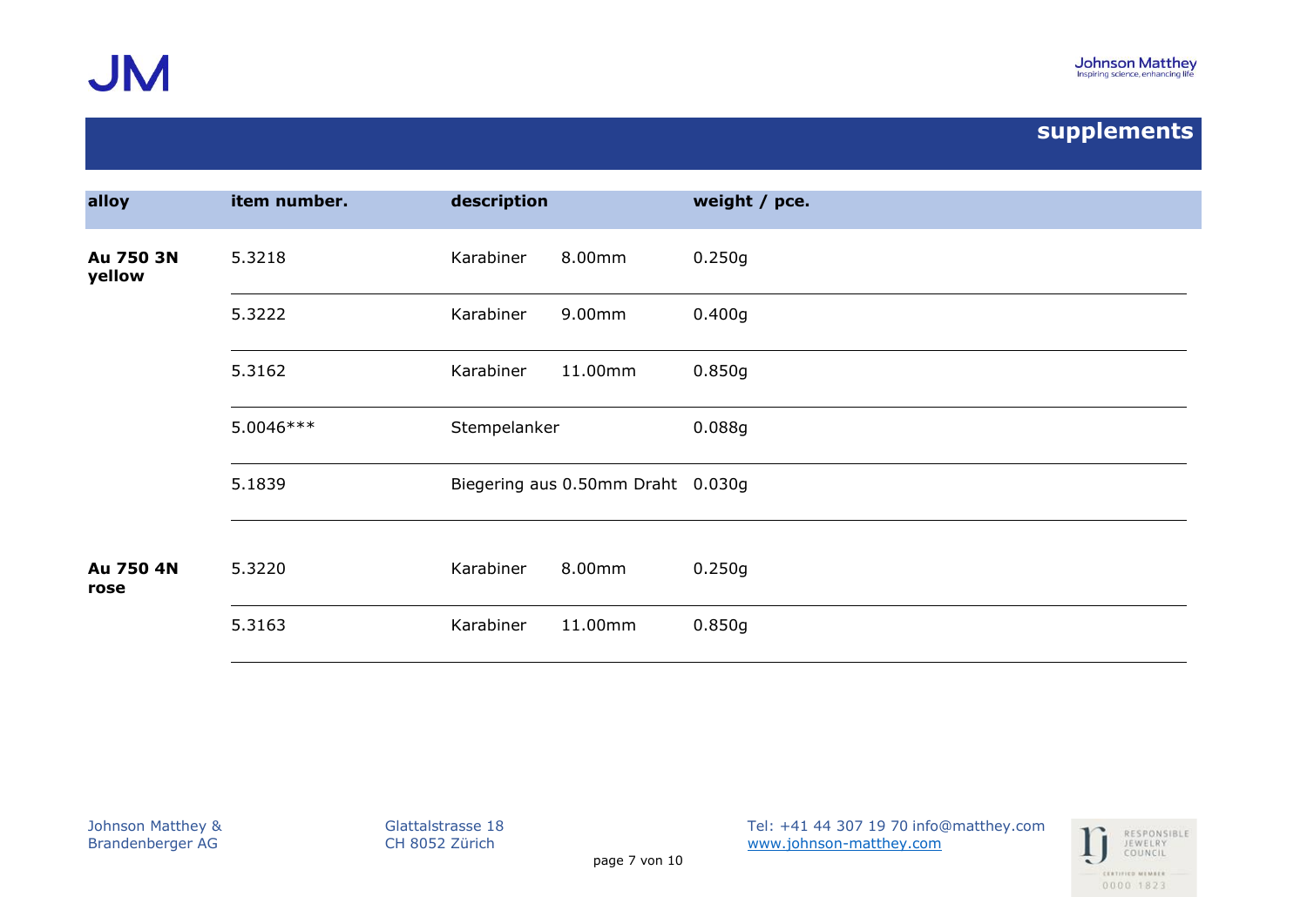

| alloy            | item number.                | description              | weight / pce. |
|------------------|-----------------------------|--------------------------|---------------|
| Au 750 5N<br>red | 5.3221                      | clasp 9.00mm             | 0.600g        |
|                  | 5.0047***                   | stamped plate            | 0.085g        |
|                  | 5.3601                      | ring made of 0.50mm wire | 0.030g        |
| Pt 955           | clasp 9.00mm<br>5.3203      |                          | 0.520g        |
|                  | 5.1218 ***<br>stamped plate |                          | 0.070g        |
|                  | 5.3215                      | ring made of 0.50mm wire | 0.068g        |

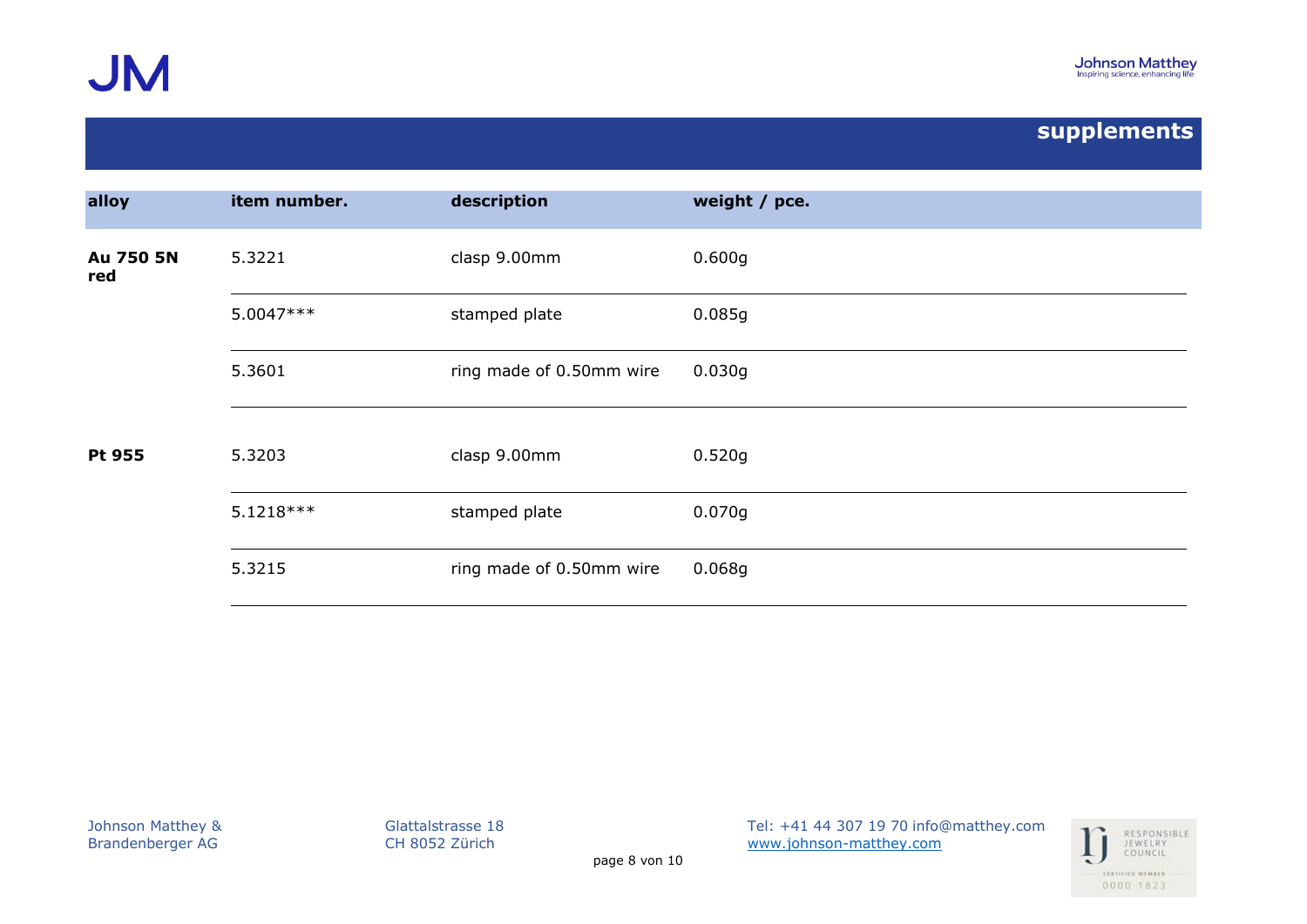

| item number.         | description              | weight / pce. |
|----------------------|--------------------------|---------------|
| Au 750 Pd 130 5.3216 | clasp 8.00mm             | 0.400g        |
| 5.3217               | clasp 9.00mm             | 0.400g        |
| 5.0048 ***           | stamped plate            | 0.090g        |
| 5.3587               | ring made of 0.50mm wire | 0.033g        |
|                      |                          |               |